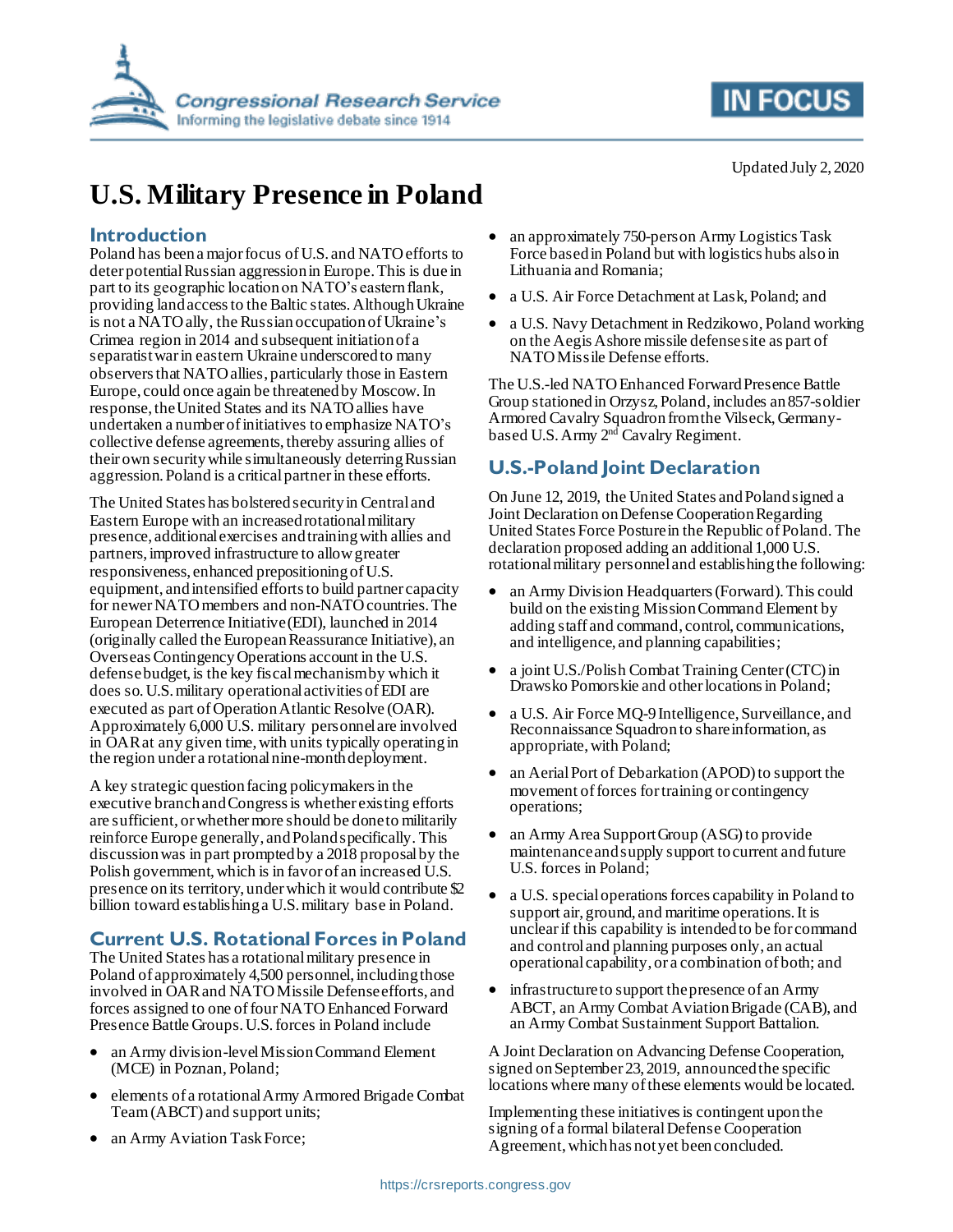#### **Additional U.S. Troops to Poland?**

During a June 24, 2020, meeting at the White House, President Trump and Polish President Andrzej Duda reportedly discussed the possibility of sending an additional 1,000 U.S. troops to Poland—over and above the previously agreed-upon 1,000 troops from last year's Joint Declaration on Defense Cooperation. Unlike the June 2019 Joint Declaration, specific organizations and missions related to the United States' new 1,000 troop commitment were not publicized.

#### **Permanent Basing vs. Rotational Forces?**

Several observers have asserted that it might be more politically reassuring and financially efficient to permanently station these "heel-to-toe" rotational forcesin Poland. Those in favor of permanent basing also note that understanding the region's human and geographic terrain may require forces that are present for longer than nine months.

Others contend that these rotations force military units in the continental United States to routinely test their ability to deploy to other theaters and exercise critical logistics and mobility capabilities. According to this view, after nearly 20 years of expeditionary operations in the Middle East region, the skills and capabilities necessary to mass U.S. forces onto the European continent and transit them to the front lines have not been sufficiently trained and exercised. Heel-to-toe rotations also could allow U.S. forces to develop those skills while simultaneously identifying and developing solutions to logistical issues in Eastern Europe that might slow down a U.S./NATO response to a crisis.

From a military standpoint, most observers contend that regardless of whether forces are permanent or rotational, exercising these capabilities is critical. In the event of war on the European continent, the United States may choose to flow significant additional forces across the Atlantic, an undertaking that would be complex under optimal circumstances, and exponentially more so under conditions of war, when an adversary might seek to actively prevent the arrival of U.S. service members and equipment ("Anti-Access/Area Denial"). Some officials also have expressed that the United States' ability to move equipment in a timely fashion, in particular heavy tanks and fighting vehicles, from U.S. bases to the ports from which the equipment is shipped, is an area in need of improvement.

### **Concerns Regarding Russian Reactions?**

Recent developments regarding U.S. forces in Poland have raised questions about how Russia might interpret, or respond, to those forces. The situation is complicated by Kaliningrad, a 5,800-square-mile Russian exclave wedged between Poland and Lithuania. Kaliningrad is a key strategic territory for Russia, allowing the country to project military power into NATO's northern flank.The territory has a heavy Russian military presence, including the Baltic Fleet and two airbases. Russia has deployed Iskander shortrange nuclear-capable missiles in Kaliningrad.

Some analysts express concern that additional U.S. forces in Poland could escalate tensions in and around Kaliningrad. NATO continues to resist calls to deploy troops permanently in countries that joined after the

collapse of the Soviet Union, due to concerns in some member states that this would violate the terms of the 1997 NATO-Russia Founding Act, which states,

NATO reiterates that in the current and foreseeable security environment, the Alliance will carry out its collective defence and other missions by ensuring the necessary interoperability, integration, and capability for reinforcement rather than by additional permanent stationing of substantial combat forces.

Accordingly, the enhanced NATO presence has been referred to as "continuous" but rotational. Proponents of extended permanent basing assert that the "current security environment" has changed considerably since 1997, largely due to Russian activities, and that NATO should therefore no longer be constrained by the NATO-Russia Founding Act.

#### **Figure 1. Poland and Its Environs**



**Source:** CRS. Data from U.S. Department of State.

### **Burden (Cost) Sharing?**

Some observers, including President Trump, contend that European allies have not invested sufficient resources in their militaries and that, as a result, the United States has shouldered too much of the financial burden associated with Europe's defense. Such observers often notethat most of NATO's allies in Europe have yet to meet a pledge made in 2014 to increase their defense budgets to 2% of GDP by 2024. According to NATO, Poland's defense expenditures were 2% of GDP in 2019. The Polish government plans to increase defense spending to 2.5% of GDP by 2030.

#### **Congressional Response**

Congress has broadly supported the stationing of U.S forces in Poland as part of a long-term strategy to deter Russian aggression in Europe. Section 1248 of the John S. McCain National Defense Authorization Act for Fiscal Year 2019 (P.L. 115-232) expressed the sense of Congress in support of "enhanced defense cooperation with Poland, including continued presence of United States forces in Poland and increased training, exercises, and other activities focused on improving effective joint response in a crisis."

**Andrew Feickert**, Specialist in Military Ground Forces **Kathleen J. McInnis**, Specialist in International Security **Derek E. Mix**, Specialist in European Affairs